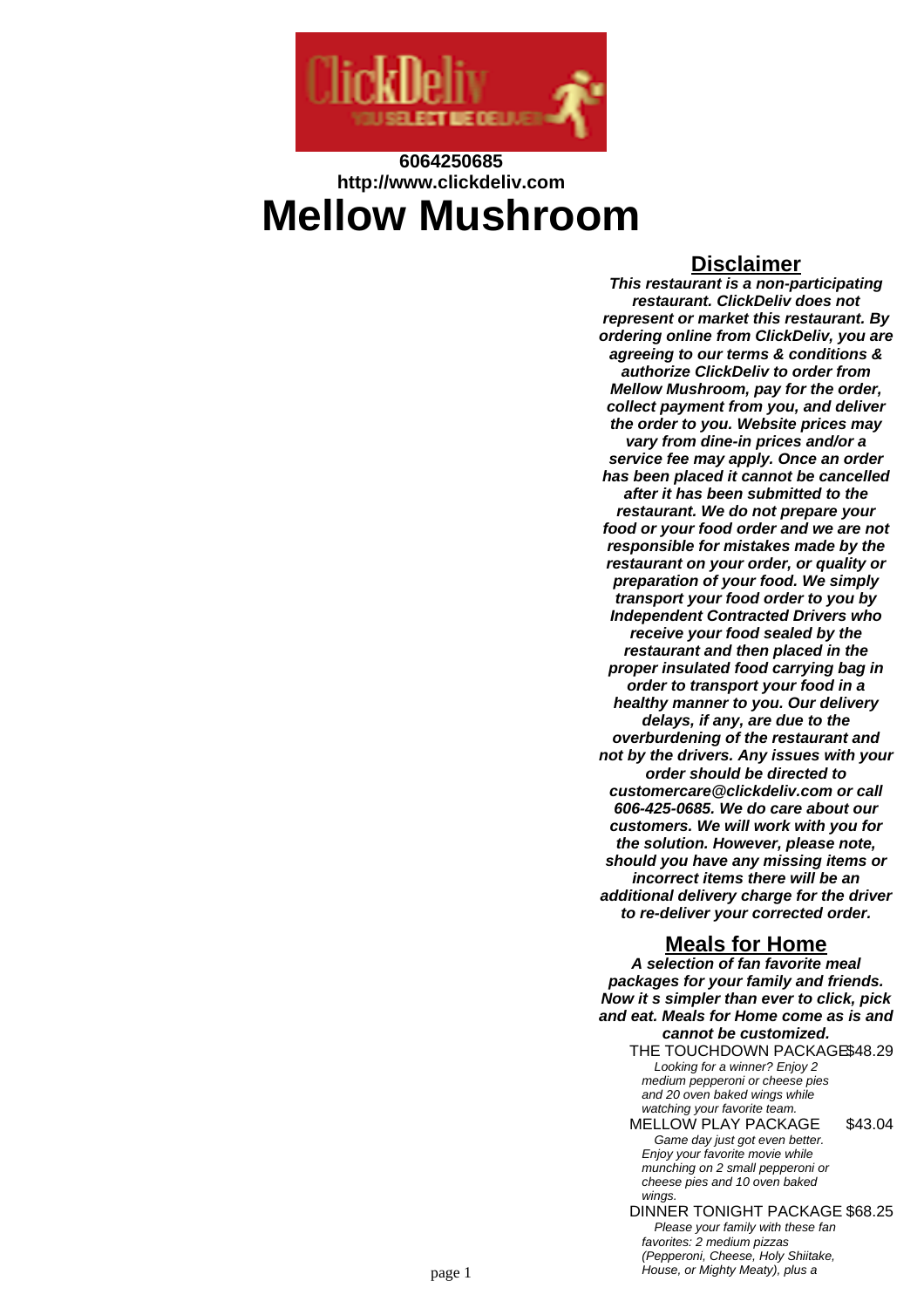House or Caesar salad to share. Quench your thirst with a gallon Minute Maid lemonade, included in every order. Pizzas within the package selection cannot be modified. SATURDAY NIGHT FAMILY \$8,505.00 FUN PACKAGE Regardless of the day of the week glam up mealtime with Mellow Mushroom. Package includes 2 large stone-baked pizzas, 2 house or Caesar salads, regular size, and an order of 20 wings. Mellow Your Way Package \$38.84 Everyone gets what they want: large Greek salad + a large Mighty Meaty or large Veg Out pizza. Gallon Beverages Quench your crew s thirst with your choice of Iced Tea, Sweet Tea, or Lemonade. **MUNCHIES** Spinach Artichoke Dip \$8.81 Rich blend of 5 cheeses baked w. spinach and artichokes served w. garlic toast points. Pretzel Bites \$9.44 Signature Mellow dough, cut into bite sized pieces, finished with garlic butter and parmesan. Hummus \$9.44 Scoop of hummus served w. fresh toasted pita ponts and garnished w. paprika, basil and olive oil Avocado Smash \$11.54 Made to order with freshly mashed avocado and diced roma tomato bruschetta with feta cheese and basil, served with toast points. PretzelsHalf Order (3ct) \$7.13 Fresh dough pretzels basted w. your choice of garlic butter and parmesan or butter and salt Pretzels Whole Order (6ct) \$10.16 Oven Roasted Wings (5ct) \$7.34 Crisp baked wings served hot, mild, BBQ, jerk or plain Oven Roasted Wings (10ct) \$11.33 Oven roasted wings (20ct) \$26.34 Magic Mushroom Soup Bowl \$7.13 Wine and herb broth, creamy Italian Montamore cheese, topped with grilled shiitake, button, and Portobello mushrooms and fresh chives. Meatball Trio \$8.39 Three meatballs served w. melted fresh mozzarella on a bed of red sauce and garnished w. shaved parmesean and basil. Sprinkled w. breadcrumbs. Bruschetta \$8.39 Fresh Roma tomatoes diced, seasoned and marinated. Topped with Feta cheese and freshly chopped basil. Served on garlic toast points and drizzled with a balsamic glaze. Cheese Bread \$7.34 French bread topped with melted mozzarella, smothered in garlic, and sprinkled with Italian seasonings. Served with a side of Mellow red sauce. Pepperoni Garlic Cheese Bread \$6.83 Pesto Garlic Cheese Bread \$6.83

# **GREENS**

**Served w. your choice of dressing. Lil' size comes with 1 dressing, Regular** page 2 **comes with 2 dressings. Extra dressing**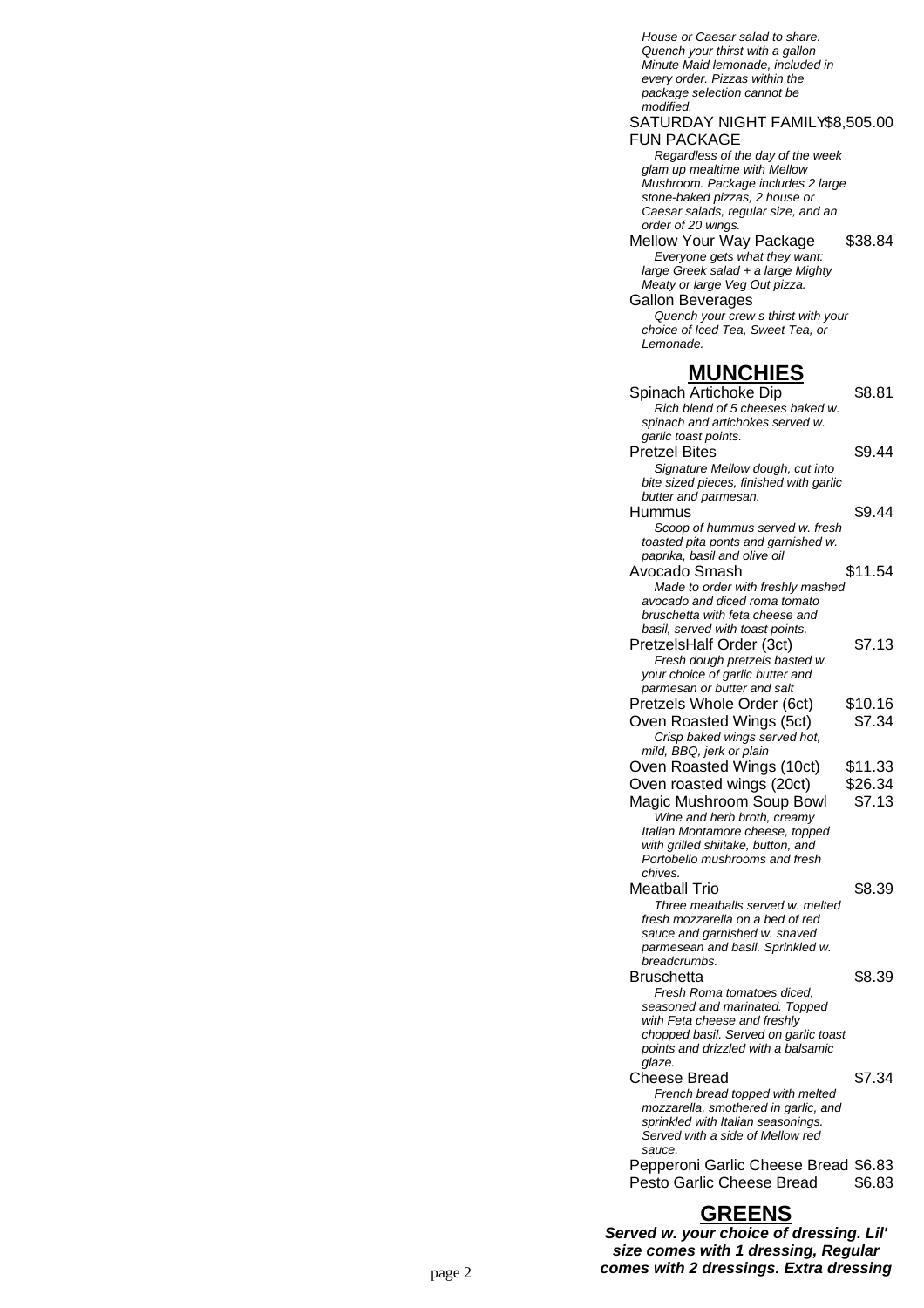#### Enlightened Spinach Salad \$11.12 Fresh spinach topped with apples, homeade candied pecans, feta cheese, and dried cherries (will not have dried cherries until Sept 02, 2015). House Salad Lil' \$10.07 Spring mix and romaine with roma tomatoes, cucumbers, black olives, and onions topped with shaved parmesan. We suggest balsamic vinaigrette with this salad. Caesar Salad Regular \$10.07 Romaine tossed in Caesar dressing and topped w. shaved parmesean and croutons Mellow Chick Salad \$12.06 Homemade chicken salad including dried cherries, sweet onions, chopped pecans and curried mayo. Served with cucumber slices, carrots, celery, Roma tomatoes on a bed of spring mix drizzled with balsamic vinaigrette. Elevated Cobb Salad Regular \$12.59 A higher order of salad made with antibiotic-free Springer Mountain Farms Chicken, applewood-smoked bacon, fresh avocados, crumbled bleu cheese and sliced Roma tomatoes on a bed of chopped romaine lettuce. Greek Salad Regular \$11.12 Salad mix, onions, cucumbers, green peppers, mushrooms, feta, kalamata olives, tomatoes, pepperoncini, and banana peppers. Garnished w. paprika, basil and olive oil. Greek Salad Lil' \$8.39 House Salad Regular \$9.44 Enlightened Spinach Salad lil' \$7.34 Caesar Salad Lil' \$8.39 **STONE-BAKED PIZZAS** Wild in Havana

**for \$0.50.**

|        | <u>11112 111 1121 121 121</u>                 |         |
|--------|-----------------------------------------------|---------|
|        | This pie will take you for a ride. This       |         |
|        | Cuban-inspired pizza comes with jerk          |         |
|        | marinated pork, ham, salami, swiss and        |         |
|        | mozzarella cheeses, diced pickles, and an     |         |
|        | irresistible mayo-mustard drizzle.            |         |
|        | Wild in Havana 10"                            | \$16.79 |
|        | Wild in Havana 14"                            | \$23.09 |
|        | Wild in Havana 16"                            | \$28.34 |
|        | <b>Backyard BBQ</b>                           |         |
|        | Fire up the appetite. This pie is filled with |         |
|        | mozzarella cheese, roasted pork tossed in     |         |
|        | house-made BBQ sauce, roasted mild            |         |
|        | poblano peppers and topped with chives        |         |
|        | and sweet Peppadew peppers. It's finished     |         |
|        | with garlic butter and Parmesan Cheese.       |         |
|        | Backyard BBQ 10"                              | \$15.74 |
|        | Backyard BBQ 14"                              | \$23.09 |
|        | Backyard BBQ 16"                              | \$28.34 |
|        | <b>Mighty Meaty</b>                           |         |
|        | Red sauce base, w. mozzarella,                |         |
|        | pepperoni, sausage, ground beef, ham          |         |
|        | and Applewood smoked bacon                    |         |
|        | Mighty Meaty 10"                              | \$15.74 |
|        | Mighty Meaty 14"                              | \$23.09 |
|        | Mighty Meaty 16"                              | \$28.34 |
|        | <b>Great White</b>                            |         |
|        | Olive oil and garlic base pizza w.            |         |
|        | provolone, mozzarellla, feta, ricotta,        |         |
|        | roasted tomatoes, Roma tomatoes, sweet        |         |
|        | onions and finished with chopped basil.       |         |
|        | Great White 10"                               | \$15.74 |
| page 3 |                                               |         |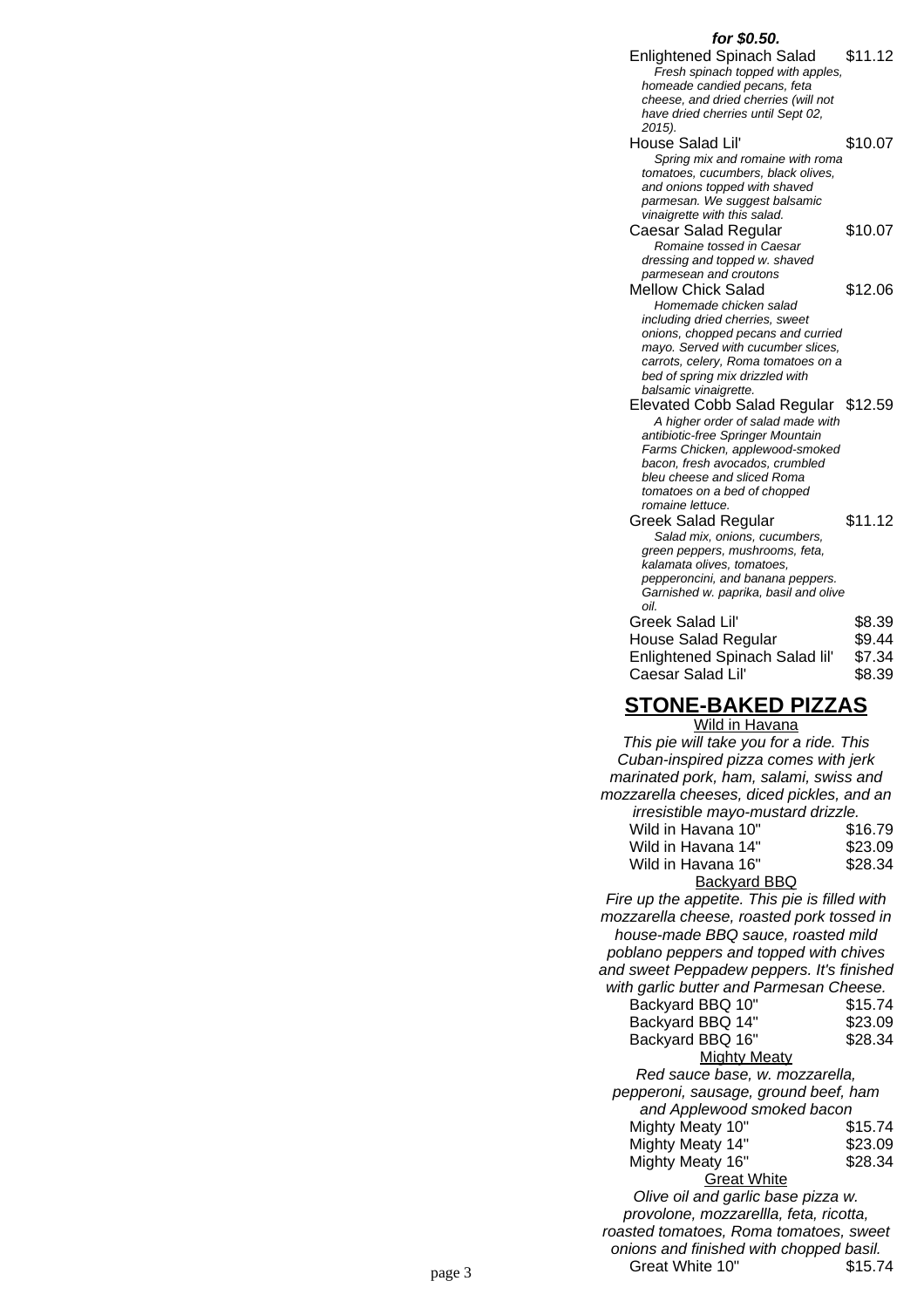| Great White 14"                              | \$23.09            |
|----------------------------------------------|--------------------|
| Great White 16"                              | \$28.34            |
| <b>Buffalo Chicken</b>                       |                    |
| Mozzarella, Buffalo chicken, carmelized      |                    |
| onions, Applewood smoked bacon, and a        |                    |
| swirl of Buffalo sauce and your choice of    |                    |
| bleu cheese or ranch dressing.               |                    |
| Buffalo Chicken 10"                          | \$15.74            |
| Buffalo Chicken 14"                          | \$23.09            |
| Buffalo Chicken 16"                          | \$28.34            |
| <b>Holy Shiitake Pie</b>                     |                    |
| Olive oil and garlic base, Shiitake, Butoon, |                    |
| and Portobello mushrooms, carmalized         |                    |
| onions, Mozzarella and Montamore             |                    |
| cheese. Drizzled with garlic aioli and black |                    |
| truffle oil. Garnished with fresh chives and |                    |
| shaved Parmesan. Portobello mushrooms        |                    |
| are cooked in butter.                        |                    |
| Holy Shiitake Pie 10"                        | \$15.74            |
| Holy Shiitake Pie 14"                        | \$23.09            |
| Holy Shiitake Pie 16"                        | \$28.34            |
| Funky Q. Chicken                             |                    |
| BBQ chicken, mozzarella, cheddar,            |                    |
| carmelized onions, Applewood smoked          |                    |
| bacon, and BBQ sauce swirl.                  | \$15.74            |
| Funky Q. Chicken 10"<br>Funky Q. Chicken 14" | \$23.09            |
| Funky Q. Chicken 16"                         | \$28.34            |
| Kosmic Karma                                 |                    |
| Red sauce base, w. mozzarella, roasted       |                    |
| tomatoes, spinach, feta, Roma tomoatoes      |                    |
| and a pesto swirl                            |                    |
| Kosmic Karma 10"                             | \$15.74            |
| Kosmic Karma 14"                             | \$23.09            |
| Kosmic Karma 16"                             | \$28.34            |
| Pacific Rim                                  |                    |
| Mellow red sauce w/ mozzarella, ham,         |                    |
| bacon, carmelized onions, pineapple and      |                    |
| jalapenos.                                   |                    |
| Pacific Rim 10"                              | \$15.74            |
| Pacific Rim 14"                              | \$23.09            |
| Pacific Rim 16"                              | \$28.34            |
| Veg Out                                      |                    |
| Mellow red sauce, mozzarella, spinach,       |                    |
| green peppers, mushrooms, onions, black      |                    |
| olives and tomatoes.                         |                    |
| Veg Out 10"                                  | \$15.74            |
| Veg Out 14"                                  | \$23.09            |
| Veg Out 16"                                  | \$28.34            |
| <b>House Special</b>                         |                    |
| Red sauce base, w. mozzarella,               |                    |
| pepperoni, sausage, ground beef, ham,        |                    |
| Applewood smoked bacon, mushrooms,           |                    |
| black olives, Roma tomatoes, green           |                    |
| peppers, onions and extra cheese             |                    |
| House Special 10"                            | \$15.74            |
| House Special 14"                            | \$23.09            |
| House Special 16"                            | \$28.34            |
| <b>Build Your Own Pizza</b>                  |                    |
| Red sauce base, mozzarella cheese, and       |                    |
|                                              |                    |
| our famous crust, buttered and sprinkled     |                    |
| w. parmesan cheese                           |                    |
| Build Your Own 10"                           | \$13.39            |
| Build Your Own 14"<br>Build Your Own 16"     | \$16.54<br>\$18.99 |

# **VEGAN**

Vegan Hummus \$8.39 Drizzled with olive oil and sprinkled with paprika and fresh basil. Served with your choice of lightly toasted pita page 4 and contact the state of wedges or carrots and celery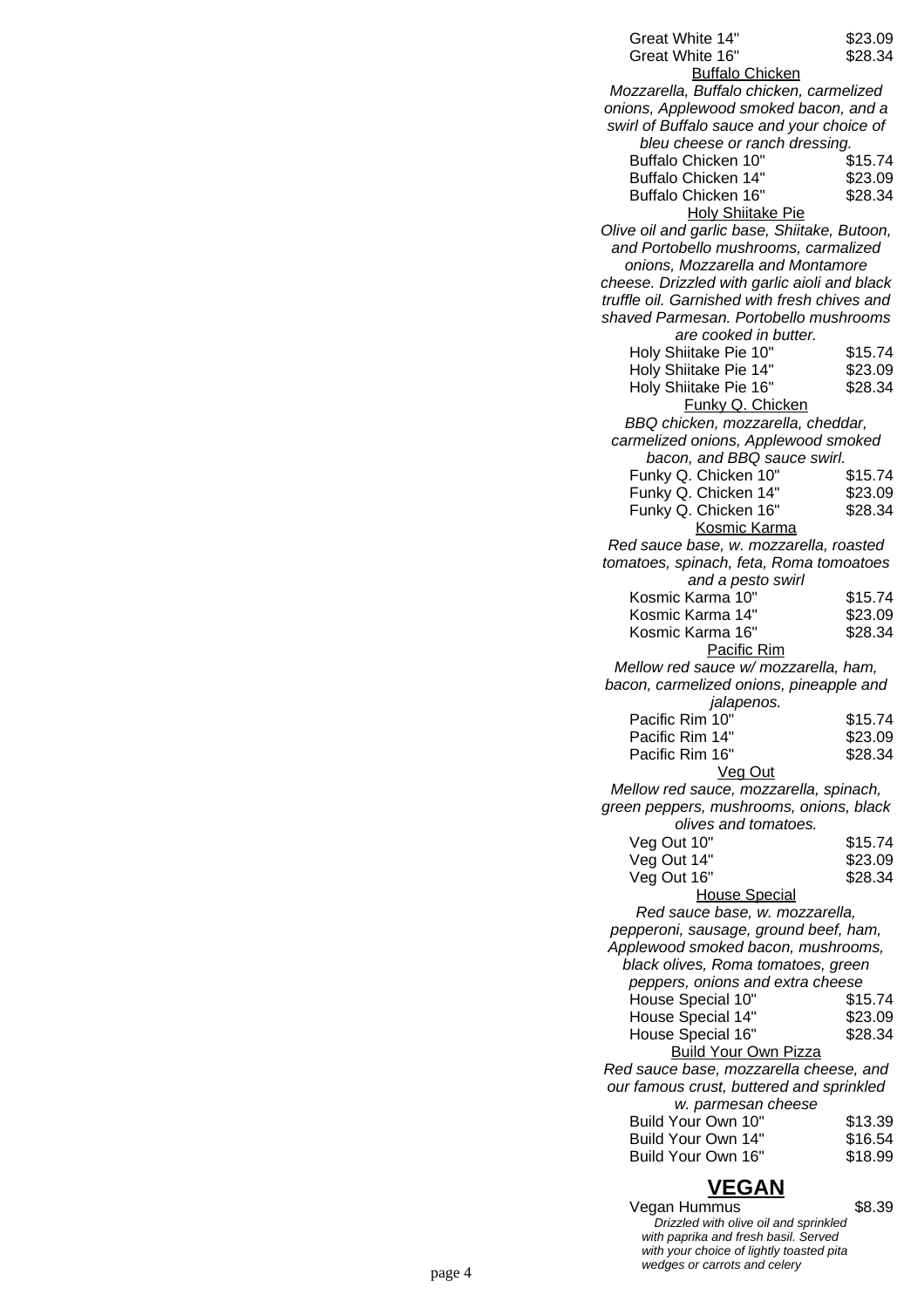Vegan Enlightened Spinach Salad \$11.54

Fresh spinach, dried cherries, diced apples, and house-made glazed pecans. Don t worry, we've taken the cheese out.

Vegan Veg-Out \$15.74 Mellow takes veggies to the max. This pie starts with Mellow red sauce layered with Follow Your Heart vegan cheese, spinach, green peppers, sliced mushrooms, sweet onions, black olives and Roma tomatoes. Don t worry, we have removed the butter and Parmesan finish.

# **CALZONES**

| Served with a side of red sauce    |         |  |
|------------------------------------|---------|--|
| The Sausagefest Calzone            | \$15.53 |  |
| Meatball, sausage, salami,         |         |  |
| mozzarella, provolone and seasoned |         |  |
| ricotta.                           |         |  |
| Veggie Calzone                     | \$13.64 |  |
| Spinach, mushrooms, roma           |         |  |
| tomatoes, seasoned ricotta.        |         |  |
| mozzarella and provolone.          |         |  |
| Steak & Cheese Calzone             | \$15.49 |  |
| Grilled steak, onions, mushrooms,  |         |  |
| green peppers and mozzarella       |         |  |
| cheese                             |         |  |
| <b>Cheese Calzone</b>              | \$12.59 |  |
|                                    |         |  |

**HOAGIES**

|        | Your choice of French or Multigrain roll    |         |  |
|--------|---------------------------------------------|---------|--|
|        | Avocado                                     |         |  |
|        | Provolone, avocado, onions. Served w.       |         |  |
|        | mayonnaise, lettuce and tomatoes.           |         |  |
|        | Avocado Whole                               | \$13.64 |  |
|        | Avocado Half                                | \$9.23  |  |
|        | Meatball                                    |         |  |
|        | Meatballs, red sauce and melted             |         |  |
|        | mozzarella. Garnished w. Italian            |         |  |
|        | Seasoning.                                  |         |  |
|        | <b>Meatball Whole</b>                       | \$13.64 |  |
|        | <b>Meatball Half</b>                        | \$8.39  |  |
|        | <b>Steak and Cheese</b>                     |         |  |
|        | Grilled steak, onions, green peppers,       |         |  |
|        | mushrooms, and melted provolone.            |         |  |
|        | Served w. mayonnaise, lettuce and           |         |  |
|        | tomatoes.                                   |         |  |
|        | <b>Steak and Cheese Whole</b>               | \$13.64 |  |
|        | Steak & Cheese Half                         | \$8.39  |  |
|        | <b>Tempeh</b>                               |         |  |
|        | Marinated and grilled tempeh, feta, grilled |         |  |
|        | mushrooms, onions and green peppers.        |         |  |
|        | Served w. pesto, mayonnaise, lettuce and    |         |  |
|        | tomatoes.                                   |         |  |
|        | <b>Tempeh Whole</b>                         | \$13.64 |  |
|        | <b>Tempeh Half</b>                          | \$8.39  |  |
|        | <b>Italian</b>                              |         |  |
|        | Ham, pepperoni, salami, fresh mozzarella,   |         |  |
|        | and carmelized onions. Served w.            |         |  |
|        | mayonnaise, basil, spring mix, tomatoes     |         |  |
|        | and herb vinaigrette                        |         |  |
|        | Italian Whole                               | \$13.64 |  |
|        | Italian Half                                | \$8.39  |  |
|        | Havana Hoagie                               |         |  |
|        | Simple, yet lively. This Cuban-inspired     |         |  |
|        | hoagie comes with grilled pork, ham,        |         |  |
|        | pickle slices, swiss cheese melted on top   |         |  |
|        | and the perfect amount of mustard.          |         |  |
|        | Havana Hoagie Whole                         | \$13.64 |  |
|        | Havana Hoagie Half                          | \$8.39  |  |
|        | California Club                             |         |  |
|        | Served with chilled chicken, roasted        |         |  |
| page 5 | tomatoes, applewood-smoked bacon,           |         |  |
|        |                                             |         |  |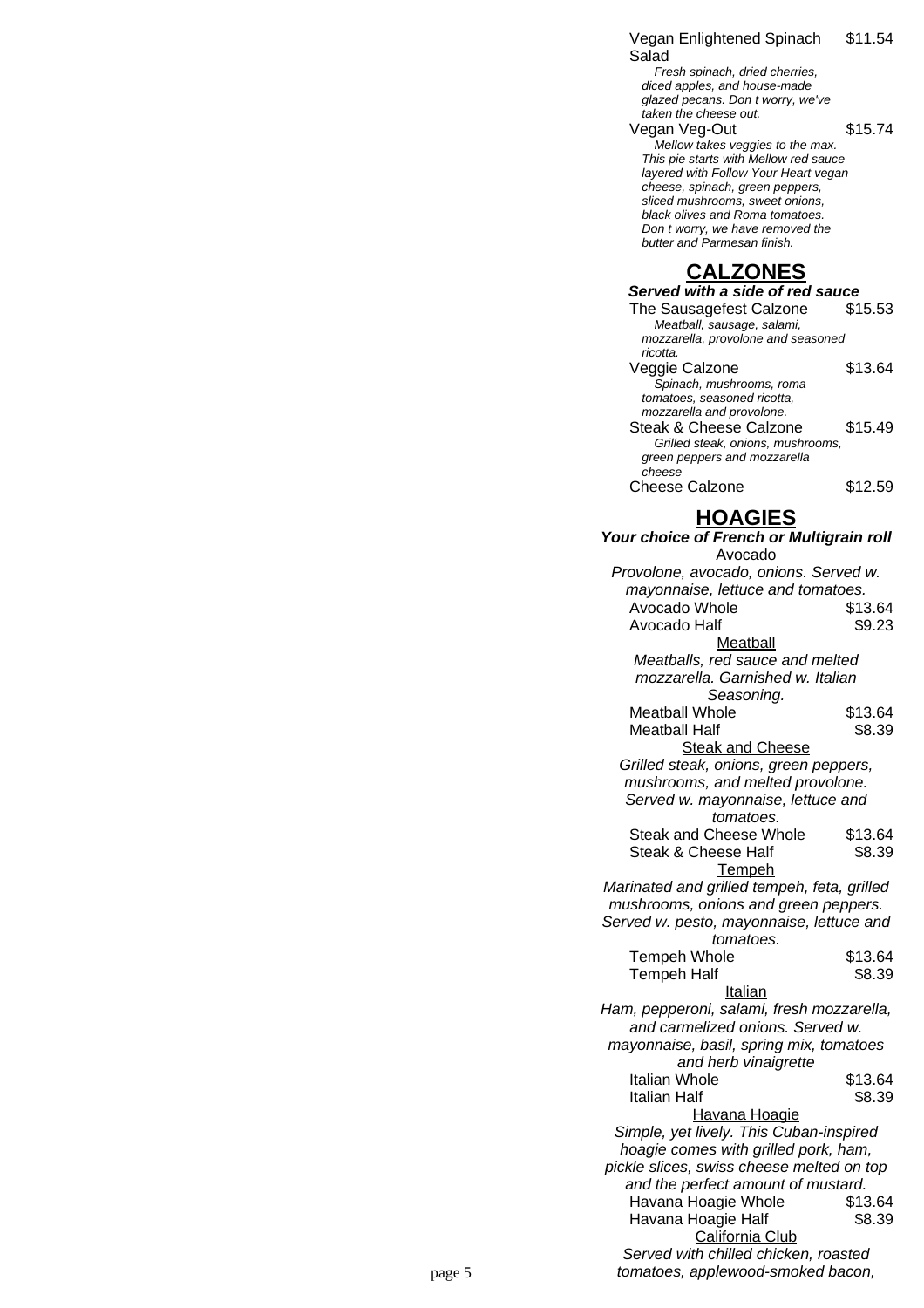seasoned smashed avocado and garlic aioli a multigrain ciabatta. California Club \$12.59 Chicken Caesar Wrap A wheat wrap stuffed with chilled chicken, romaine lettuce and shaved Parmesan. Tossed in all-natural Caesar dressing. Chicken Caesar Wrap \$12.17

#### **BURGERS**

**8oz of 100% Choice, all-natural black angus beef, USDA-Certified from family-owned and operated Harris Ranch. Served on a grilled brioche bun. Comes with your choice of Spud Puppies (Tator Tots) or Kettle Chips.** Ritz Burger \$13.64 Finished with swiss, caramelized onions, garlic aioli, romaine lettuce, sliced tomato and pickle chips. Build Your Own Burger \$15.74 All BYOB burgers dressed with lettuce tomato pickle and onions. Add two additional ingredients of your choice from: applewood smoked bacon, roasted mushroom trio, caramelized onions, jalapenos, avocado, cheddar, swiss or blue cheese crumbles.

# **SWEETS**

| <b>Gourmet Cookies</b>               |        |
|--------------------------------------|--------|
| Reese's Peanut Butter Cookie \$2.63  |        |
| Triple Chocolate Chunk Cookie \$2.63 |        |
| <b>Sugar Cookie</b>                  | \$2.63 |
| Mary Janes Double Chocolate \$3.68   |        |
| <b>Brownie</b>                       |        |
| Gluten-free Brownie                  | \$3.68 |

# **DRINKS & MORE**

| 20oz Coke                    | \$3.15 |
|------------------------------|--------|
| 20oz Diet Coke               | \$3.15 |
| 20oz Coke Zero               | \$3.15 |
| 20oz Sprite                  | \$3.15 |
| 20oz Lemonade                | \$3.15 |
| 20oz Sweet Tea               | \$3.15 |
| 20oz Unsweet Tea             | \$3.15 |
| 20oz Peach Iced Tea          | \$3.15 |
| Red Bull (Single)            | \$5.25 |
| Red Bull Sugar Free (Single) | \$5.25 |
| Gallon Sweet Tea             | \$8.93 |
| Gallon Unsweet Tea           | \$8.93 |
| Gallon Peach Iced Tea        | \$8.93 |
| Gallon Lemonade              | \$8.93 |
| <b>Spud Puppies</b>          | \$3.15 |
| <b>Beer Cheese</b>           | \$3.24 |
| <b>BBQ Chips</b>             | \$1.25 |
| Salt & Vinegar Chips         | \$1.25 |
| Jalapeno Chips               | \$1.25 |
| <b>Regular Chips</b>         | \$1.25 |
|                              |        |

#### **Disclaimer**

**This restaurant is a non-participating restaurant. ClickDeliv LLC does not represent or market this restaurant. By ordering online from ClickDeliv, you are agreeing to our terms & conditions & authorize ClickDeliv to order from Mellow Mushroom, pay for the order, collect payment from you, and deliver the order to you. Website prices may vary from dine-in prices and/or a service fee may apply. Once an order** page 6 **has been placed it cannot be cancelled**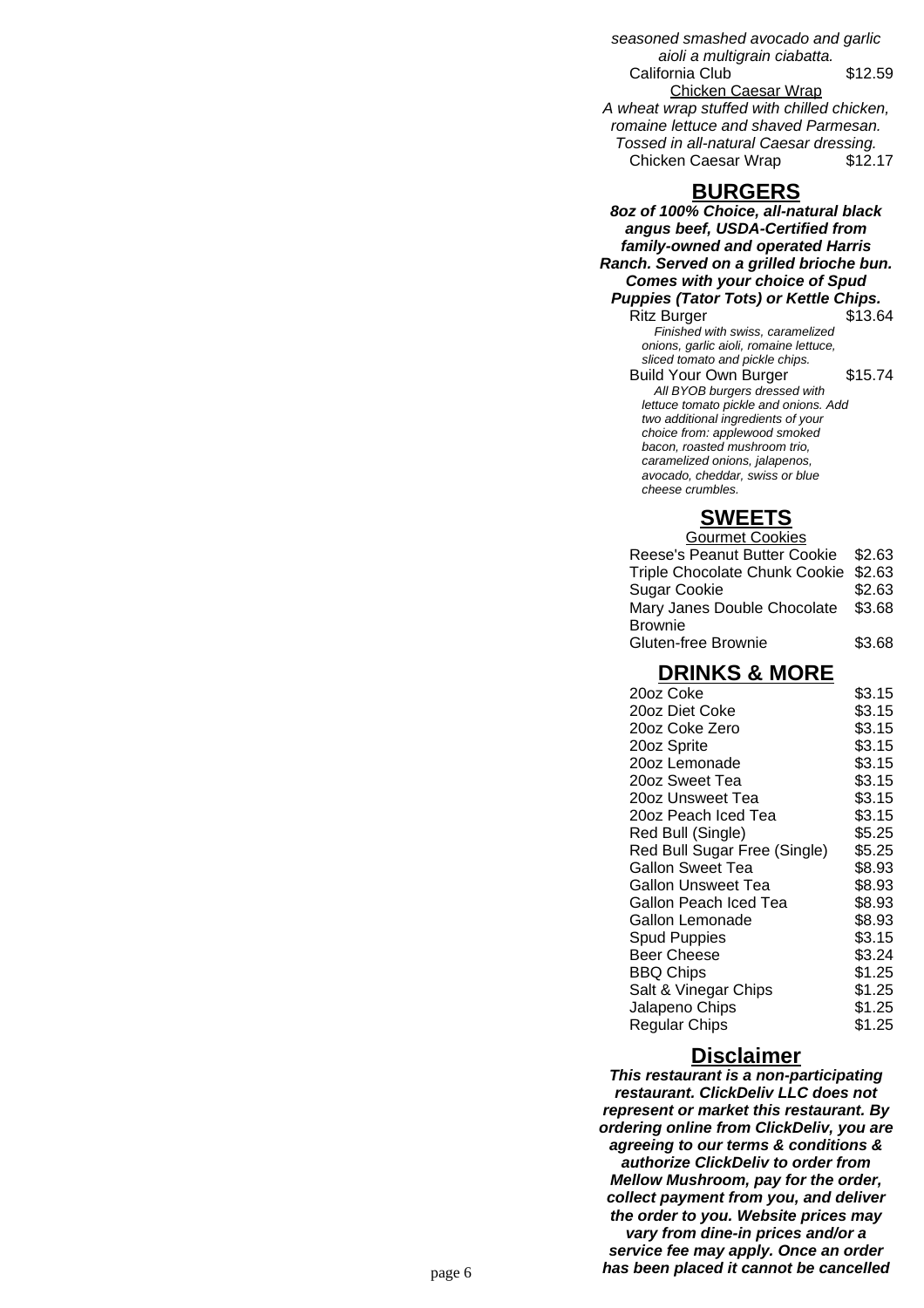**after it has been submitted to the restaurant. We do not prepare your food or your food order and we are not responsible for mistakes made by the restaurant on your order, or quality or preparation of your food. We simply transport your food order to you by Independent Contracted Drivers who receive your food sealed by the restaurant and then placed in the proper insulated food carrying bag in order to transport your food in a healthy manner to you. Our delivery delays, if any, are due to the overburdening of the restaurant and not by the drivers. Any issues with your order should be directed to customercare@clickdeliv.com or call 606-425-0685. We do care about our customers. We will work with you for the solution. However, please note, should you have any missing items or incorrect items there will be an additional delivery charge for the driver to re-deliver your corrected order.**

#### **Additional Disclaimer**

**ClickDeliv is not responsible for orders with incorrect or false delivery addresses. ClickDeliv is also not responsible for orders with invalid phone numbers, disconnected phone numbers, or unhooked.**

#### **Side Sauce**

| Side Salad Dressing                 | \$0.53 |
|-------------------------------------|--------|
| Ranch, Esperanza, Bleu Cheese,      |        |
| Balsamic Vinaigrette, Spicy Ranch,  |        |
| 1000 Island, Caesar, Honey Mustard, |        |
| Lite Ranch, Oil and Vinegar, Herb   |        |
| Vinaigrette                         |        |
| Side Red Sauce                      | \$0.53 |
| Side Pesto Sauce                    | \$0.53 |
| Side of Jerk Sauce                  | \$0.53 |
| Side of BBQ Sauce                   | \$0.53 |
| Side of Ranch Dressing              | \$0.53 |
| Side Buffalo Sauce                  | \$0.53 |
| Side of Hot Sauce                   | \$0.53 |

### **Side Sauce**

| Side Salad Dressing                 | \$0.53 |
|-------------------------------------|--------|
| Ranch, Esperanza, Bleu Cheese,      |        |
| Balsamic Vinaigrette, Spicy Ranch,  |        |
| 1000 Island, Caesar, Honey Mustard, |        |
| Lite Ranch, Oil and Vinegar, Herb   |        |
| Vinaigrette                         |        |
| Side of Jerk Sauce                  | \$0.53 |
| Side Pesto Sauce                    | \$0.53 |
| Side of BBQ Sauce                   | \$0.53 |
| Side Red Sauce                      | \$0.53 |
| Side of Ranch Dressing              | \$0.53 |
| Side Buffalo Sauce                  | \$0.53 |
| Side of Hot Sauce                   | \$0.53 |
|                                     |        |

### **Side Sauce**

| Side Salad Dressing                | \$0.53 |
|------------------------------------|--------|
| Ranch, Esperanza, Bleu Cheese,     |        |
| Balsamic Vinaigrette, 1000 Island, |        |
| Caesar, Honey Mustard, Lite Ranch, |        |
| Herb Vinaigrette                   |        |
| Side Red Sauce                     | \$0.53 |
| Side Pesto Sauce                   | \$0.53 |
| Side of BBQ Sauce                  | \$0.53 |
| Side of Ranch Dressing             | \$0.53 |